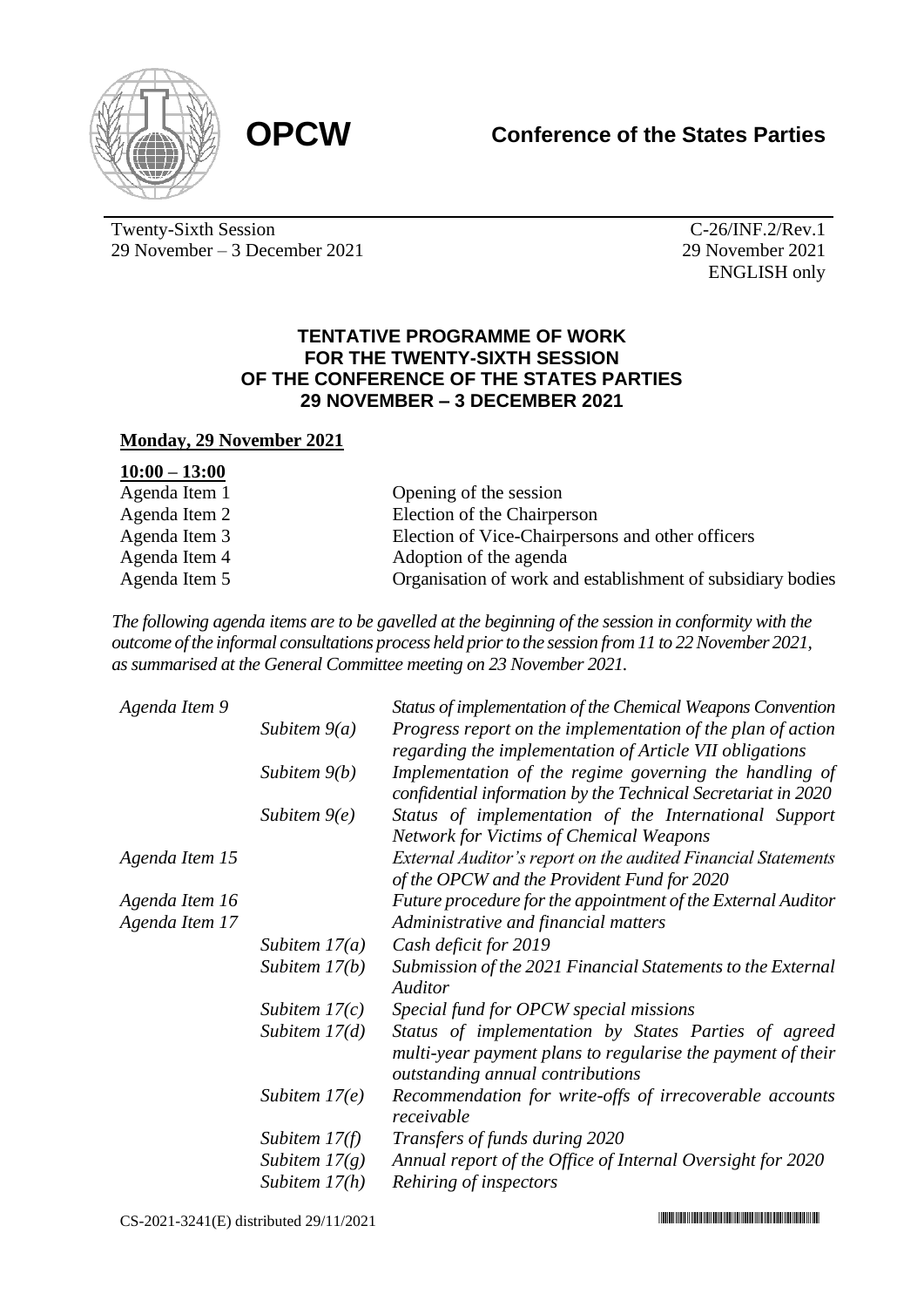| C-26/INF.2/Rev.1                 |                |                                                                                                                                                |
|----------------------------------|----------------|------------------------------------------------------------------------------------------------------------------------------------------------|
| page 2                           |                |                                                                                                                                                |
| Agenda Item 18                   |                | Fostering of international cooperation for peaceful purposes<br>in the field of chemical activities                                            |
| Agenda Item 19                   |                | Ensuring the universality of the Chemical Weapons Convention                                                                                   |
| Agenda Item 20                   |                | The OPCW Programme for Africa                                                                                                                  |
| Agenda Item 21                   |                | Engagement with the chemical industry and the scientific<br>community                                                                          |
| Agenda Item 24                   |                | Follow-up to the Third Review Conference <sup>1</sup>                                                                                          |
| Agenda Item 6                    |                | Appointment of the Credentials Committee                                                                                                       |
| Agenda Item 7                    |                | <b>Statement by the Director-General</b>                                                                                                       |
| Agenda Item 8                    |                | General debate <sup>2</sup>                                                                                                                    |
| <u>15:00–18:00</u>               |                |                                                                                                                                                |
| Agenda Item 9                    |                | Status of implementation of the Chemical Weapons Convention                                                                                    |
|                                  | Subitem $9(c)$ | Implementation of the Conference of the States Parties and<br>Executive Council decisions on destruction-related issues                        |
|                                  | Subitem $9(d)$ | Addressing the threat from chemical weapons use                                                                                                |
| <b>Tuesday, 30 November 2021</b> |                |                                                                                                                                                |
| <u>9:45</u>                      |                | Ceremony of Remembrance for all Victims of Chemical<br>Warfare                                                                                 |
| $10:00 - 13:00$                  |                |                                                                                                                                                |
| Agenda Item 26                   |                | Any other business <sup>3</sup>                                                                                                                |
| Agenda Item 13                   |                | Biennial Programme and Budget of the OPCW for 2022 and<br>2023, submitted by the Executive Council, and all items<br>pertaining to this Budget |
| Agenda Item 14                   |                | Scale of assessments for 2022                                                                                                                  |
| Agenda Item 10                   |                | Annual report of the OPCW on the implementation of the<br>Chemical Weapons Convention in 2020                                                  |
| <u> 15:00 – 18:00</u>            |                |                                                                                                                                                |
| Agenda Item 22                   |                | Appointment of the Director-General                                                                                                            |
| Agenda Item 11                   |                | Annual report of the Executive Council on the performance of<br>its activities for the period from 13 July 2020 to 12 July 2021                |
| Agenda Item 12                   |                | Election of Member States to membership of the Executive<br>Council                                                                            |
| Agenda Item 25                   |                | Dates and duration of the Fifth Review Conference and of the<br>next regular sessions of the Conference of the States Parties                  |
| Agenda Item 23                   |                | Reports of subsidiary bodies                                                                                                                   |

<sup>1</sup> Review Conference = Special Session of the Conference of the States Parties to Review the Operation of the Chemical Weapons Convention.

<sup>2</sup> See the Twenty-Sixth Session of the Conference of the States Parties Guidelines for delegates for more details.

<sup>3</sup> Draft decision "Understanding Regarding the Aerosolised Use of Central-Nervous System-Acting Chemicals for Law Enforcement Purposes".